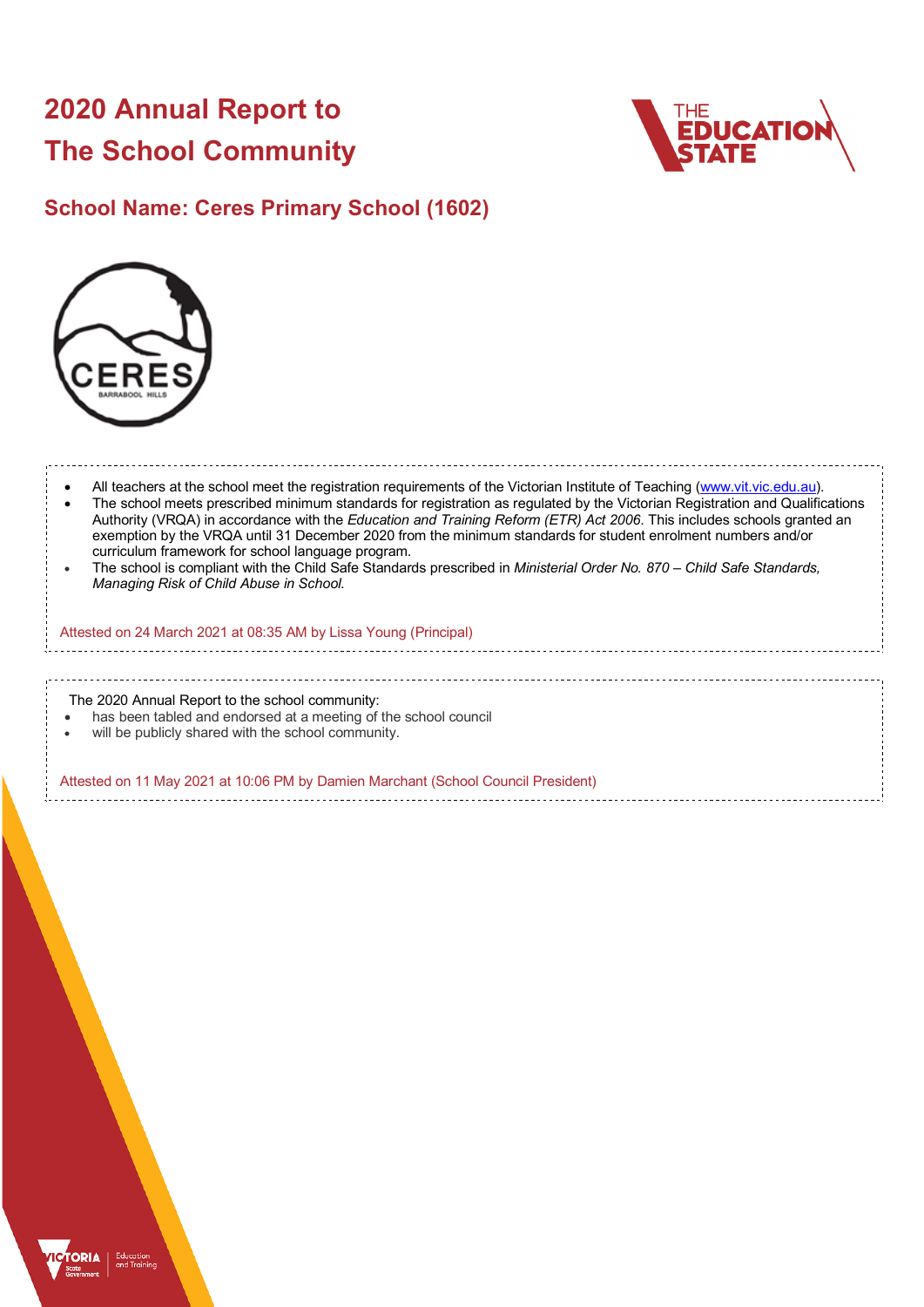

# How to read the Annual Report

## What has changed for the 2020 Annual Report?

#### **Improved appearance**

The appearance of the Performance Summary has been updated to more clearly represent information and to assist interpretation and comparison of individual school's data with state averages and similar school groups.

#### **School performance data**

The Victorian community's experience of COVID-19, including remote and flexible learning, had a significant impact on normal school operations. This impacted the conduct of assessments and surveys. Readers should be aware of this when interpreting the Performance Summary.

For example, in 2020 school-based surveys ran under changed circumstances, and NAPLAN was not conducted. Absence and attendance data may have been influenced by local processes and procedures adopted in response to remote and flexible learning.

Schools should keep this in mind when using this data for planning and evaluation purposes. Those schools who participated in the Student Attitudes to School survey in 2020 should also refer to the advice provided regarding the consistency of their data.

## What does the *'About Our School'* section refer to?

The About Our School section provides a brief background on the school, an outline of the school's performance over the year and future directions.

The 'School Context' describes the school's vision, values and purpose. Details include the school's geographic location, size and structure, social characteristics, enrolment characteristics and special programs.

The 'Framework for Improving Student Outcomes (FISO)' section includes the improvement initiatives the school has selected and the progress they have made towards achieving them.

## What does the *'Performance Summary'* section of this report refer to?

The Performance Summary includes the following:

### **School Profile**

- student enrolment information
- the school's 'Student Family Occupation and Education' category
- a summary of parent responses in the Parent Opinion Survey, shown against the statewide average for Primary schools
- school staff responses in the area of School Climate in the School Staff Survey, shown against the statewide average for Primary schools

#### **Achievement**

- English and Mathematics for Teacher Judgements against the curriculum
- English and Mathematics for National Literacy and Numeracy tests (NAPLAN). *Note: NAPLAN tests were not conducted in 2020*

#### **Engagement**

Student attendance at school

#### **Wellbeing**

Student responses to two areas in the Student Attitudes to School Survey:

- Sense of Connectedness
- Management of Bullying

Results are displayed for the latest year and the average of the last four years (where available).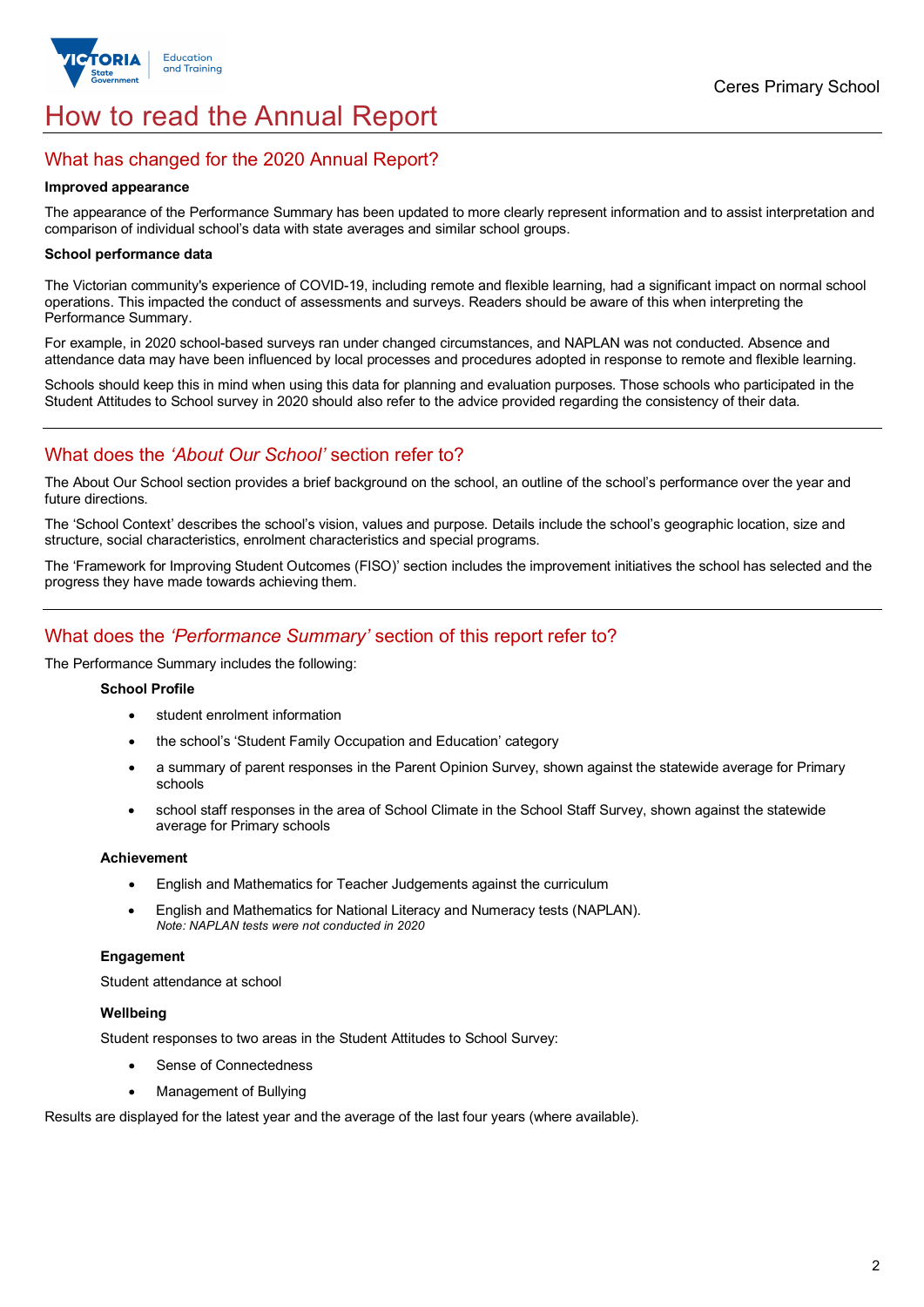

## How to read the Annual Report (continued)

### What do *'Similar Schools'* refer to?

Similar Schools are a group of Victorian government schools with similar characteristics to the school.

This grouping of schools has been created by comparing each school's socio-economic background of students, the number of non-English speaking students and the school's size and location.

## What does *'NDP'* or '*NDA*' mean?

'NDP' refers to no data being published for privacy reasons or where there are insufficient underlying data. For example, very low numbers of participants or characteristics that may lead to identification will result in an 'NDP' label. For the 2020 Student Attitudes to School survey, specifically, the similar school group averages are replaced by 'NDP' where less than 50% of schools in a given similar school group did not participate in the 2020 survey.

'NDA' refers to no data being available. Some schools have no data for particular measures due to low enrolments. There may be no students enrolled in some year levels, so school comparisons are not possible.

Note that new schools only have the latest year of data and no comparative data from previous years. The Department also recognises unique circumstances in Specialist, Select Entry, English Language, Community Schools and schools that changed school type recently, where school-to-school comparisons are not appropriate.

## What is the *'Victorian Curriculum'*?

The Victorian Curriculum F–10 sets out what every student should learn during his or her first eleven years of schooling. The curriculum is the common set of knowledge and skills required by students for life-long learning, social development and active and informed citizenship.

The Victorian Curriculum is assessed through teacher judgements of student achievement based on classroom learning.

The curriculum has been developed to ensure that school subjects and their achievement standards enable continuous learning for all students, including students with disabilities.

The 'Towards Foundation Level Victorian Curriculum' is integrated directly into the curriculum and is referred to as 'Levels A to D'.

'Levels A to D' may be used for students with a disability or students who may have additional learning needs. These levels are not associated with any set age or year level that links chronological age to cognitive progress (i.e. there is no age expected standard of achievement for 'Levels A to D').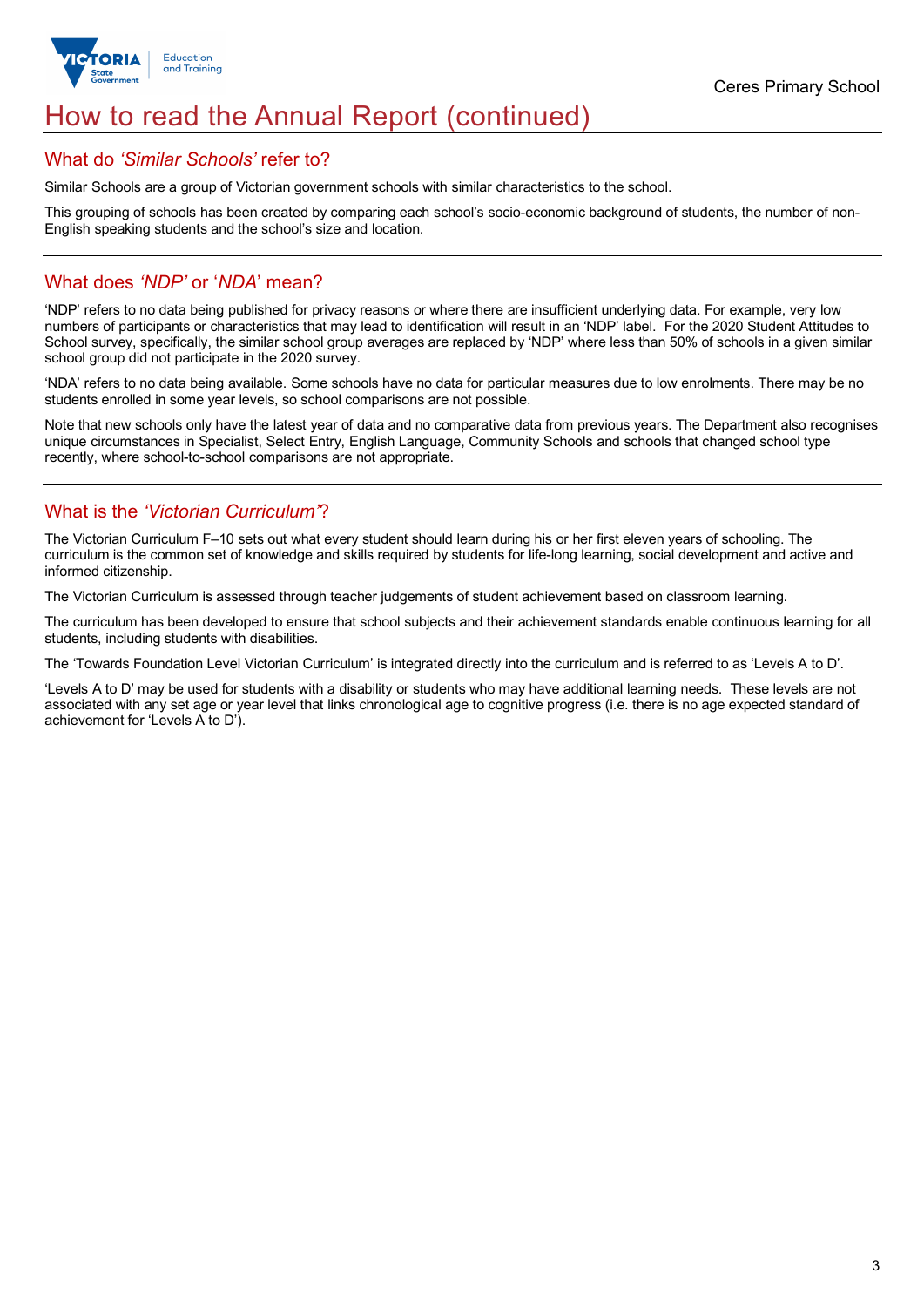

# **About Our School**

## **School context**

Ceres Primary School is an exciting, stimulating and vibrant school located 10km from Geelong, in the picturesque surrounds of the Barrabool Hills. Our school has modern facilities, which includes 4 brick classrooms, 2 environmentally controlled double portables, as well as a specialist room and MARC library. Our administration area was redeveloped as part of our Capital works project which was completed at the end of 2019. Our spacious and attractive grounds give students the opportunity to be environmentally conscious. We are committed to continuous improvement and attaining distinction in teaching and learning at every level. We have an enrolment of 96, with our students coming from our immediate and wide catchment areas. We provide quality-learning programs in all other curriculum areas. Specialist programs encompass Music, Art, PE & Health, STEM, Performing Arts, Fine-Arts, Italian and a Library program which ensured student strengths and talents were addressed. Emphasis was on inquiry-based learning and explicit teaching to the point of need through fluid groupings, with a strong commitment to Values Education (Super 7). Technologies are embedded within the curriculum to facilitate exciting and engaging learning programs to meet students' individual needs with an innovative "Bring your own" program. We currently have 13 staff members, which includes a Principal, 7 full time teaching staff, 2 education support staff and 2 non-teaching staff (administration). Our current leadership structure includes 1 Principal, Leaders for each section of the school (Junior, Middle & Senior) and Leaders for English, Maths, Student Wellbeing, Staff Wellbeing, Assessment & Reporting and ICT. All students are respected as individuals and teachers and families work together to promote learning. We strive towards the healthy development of every child so that each has the knowledge, skills and resilience to be successful in a rapidly changing world. The Ceres Primary School community values the extension of each student's individual potential by encouraging, recognising and rewarding effort and achievement. We strive to provide a co-operative and friendly environment where students share the responsibility for their own learning, behaviour and health. At Ceres Primary School we value mutual working partnerships with parents, in the education of each individual, to aid in the student's social, emotional and academic growth. This is also achieved by providing a safe and secure environment, which has a community and family atmosphere. Students are working on embedding the actions and behaviours of the Super 7, which are Bucket-filling, Risk Taking, Safety, Organisation, Resilience, Respect and Tolerance and Best Effort. We continue to promote student voice and participation in which Grade 5 and 6 students have leadership responsibilities; Junior School Council, Student Leaders and House Captains. There is a strong relationship between parents, staff and students, with a high level of parent participation on School Council, as classroom helpers, in fundraising, buildings and grounds development and community social activities.

## **Framework for Improving Student Outcomes (FISO)**

Ceres Primary School delivered on our Key Improvement Strategies to improve teaching and learning outcomes for all students with a focus on literacy and numeracy so that all students make a minimum of one year's growth and to build teacher capacity to understand student voice and embed this in their teaching practice. However, some of the associated AIP actions were modified to suit remote learning. Modified actions relating to Student Voice were achieved by participating in remote professional learning and preparing documentation and activities and then trialing these activities once face to face learning resumed. Middle Leadership participated in two Quaglia Institute for Student Voice and Aspirations sessions via Zoom. This learning then was our focus in our teaching practice via Professional Learning Communities and the well-established Community of Practice with three other local schools. We were also able to continue our implementation of Seesaw for learning, especially in regard to Remote Learning, where tasks were set for students' needs and specific feedback was given in a timely manner. Student familiarity with Seesaw increased as a result and student confidence and capability in submitting work in response to learning activities. The PLC cycle continued throughout the year, working on the current goals and modified actions related to the AIP. The Inquiry model of PLC enabled staff to learn, trial and give feedback on the implementation actions. Associated actions that were successfully implemented included developing school wide rubrics for writing and reading and investigation of metacognition and feedback for literacy and numeracy, exploration and investigation of Maths Proficiencies and Writing Warmups. Goal boards are evident in all classrooms and individual conferring occurs between teachers and students for reading, writing and maths goals. All staff participate in the coaching cycle, regularly discussing their current goals.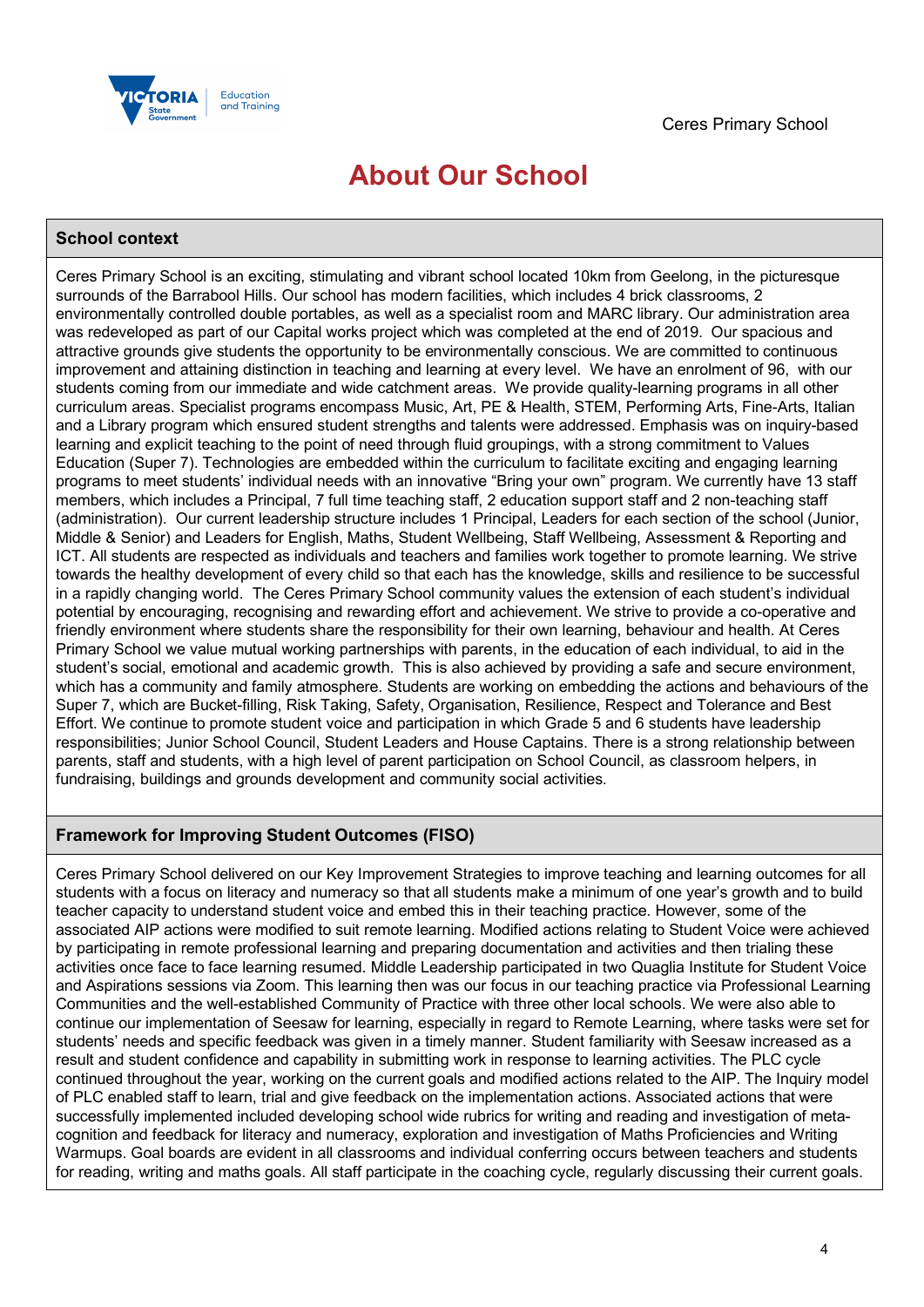

The Learning Specialist conducts weekly classroom observations and follow up scheduled coaching conversations. The conversations between teachers and the Learning Specialist enable teachers to reflect on their teaching and provide staff with additional resources to build their knowledge and skills. The conversations are documented and given to the Principal weekly. 2020 also saw the completion of a successful Strategic review via online and onsite forums. From the review, we identified Maths as key priority moving forward as well as continuing the work on Student Voice and developing student resilience.

## **Achievement**

During remote learning, staff were able to utilise online resources for content-delivery and assessment and consequently develop new ways of differentiating for students.Our teaching teams have use a variety of mediums to deliver the remote and flexible learning program including printed packs, online programs, teacher developed videos and other avenues. Differentiated learning for students and programs to supplement classroom learning has occurred by continuing fluid grouping for English and Math using See Saw as a key tool for delivery of these programs and achieved a total 19,806 posts for 96 students (average of 206 posts per students) over the year. Collaboration opportunities were created for teaching and specialist teams to meet and work together. The PLC and PLT WebEx meetings focused on maintaining best practice and professional dialogue. Coaching and feedback of lessons also continued during remote learning which greatly influenced consistency and effective teaching practices. Staff also checked in with one another on a weekly basis with the purpose of maintaining positive workplace relations. All staff accessed and completed online professional learning and this assisted in the delivery of programs; these included: COP meetings with our partnered schools, Andrea Hillbrick learning for Numeracy, High Ability Learning, Learning Specialist PD, Differentiation PD and Transition (remote learning). Staff and students continued to use Essential Assessment as a key tool for diagnostic and formative purposes for Numeracy and English. Students did not participate in NAPLAN and AtOSS throughout 2020. Teacher judgements were made for Semester 2, but not for Semester 1 with only a basic description of tasks set for students completed. 88.1% of students were 'at' or 'above' average age expected standards for English and above State (86.3%). In Mathematics, 80.3% of students were 'at' or 'above' average age expected standards. Mathematics was a key area identified as our focus during our strategic review process in 2020 and guided us to form our new strategic plan over the next 4 years with key milestones to improve our Year 5 NAPLAN data (to improve the number of students above 'benchmark growth' and in the 'top 2 bands') in Numeracy. It was evident that staff felt supported during a challenging year as 94.3% of staff agreed or strongly agreed positively to questions relating to School Climate in the Staff Opinion Survey 2020 compared to the State average of 77.8%. The wellbeing team worked exceptionally hard for a number of students and their families by tracking engagement of student learning. We also had an average of 10 students onsite continuing a learning program set by their teachers. Teachers checked in with vulnerable students weekly through WebEx as well as whole class meetings. The strategic review process allowed us to celebrate the many milestones and achievements completed over the past 4 years. These included; Significant growth for Year 3 students in the top 2 bands for NAPLAN in Reading (93.75%), Writing (75%) and Numeracy (81.25%) for 2019; Year 3-5 students achieving a target set for 'relative growth' in reading (27.27% - target of 25%) and writing (30%- target of 24%) Sustaining and further improving the wellbeing of students which was identified in our Attitudes to School Survey data, Parent Opinion Survey and Staff Opinion Surveys.

## **Engagement**

To support student engagement while in remote learning we utilised a number of different methods to ensure students were engaging in their learning including Seesaw lessons, weekly check-ins, morning videos with each class, weekly class meetings, assemblies and awards, feedback through Seesaw, creating Seesaw videos as part of the lesson/task (explicit teaching), continuing specialist classes (videos and learning grids), wellbeing week and student created wellbeing magazines. During the transition back to onsite learning, our school provided a values focus in the first week that focused on values/buddies, amended timetable, celebrating student achievements from remote learning and focusing on student effort and participation and re-introducing routines and expectations across all year levels.Attendance was managed by a collaboration between the classroom teachers and office administration, using Seesaw data, leadership, wellbeing coaching and a strategic approach to re-engage students who were not participating in remote learning by attending on-site, weekly check-ins and alternate learning programs. Student trackers were documented by staff and used to view engagement levels with follow-up discussions held with data coaching/wellbeing coaching/leadership team. Despite changes to teaching and learning (COVID-19), we have been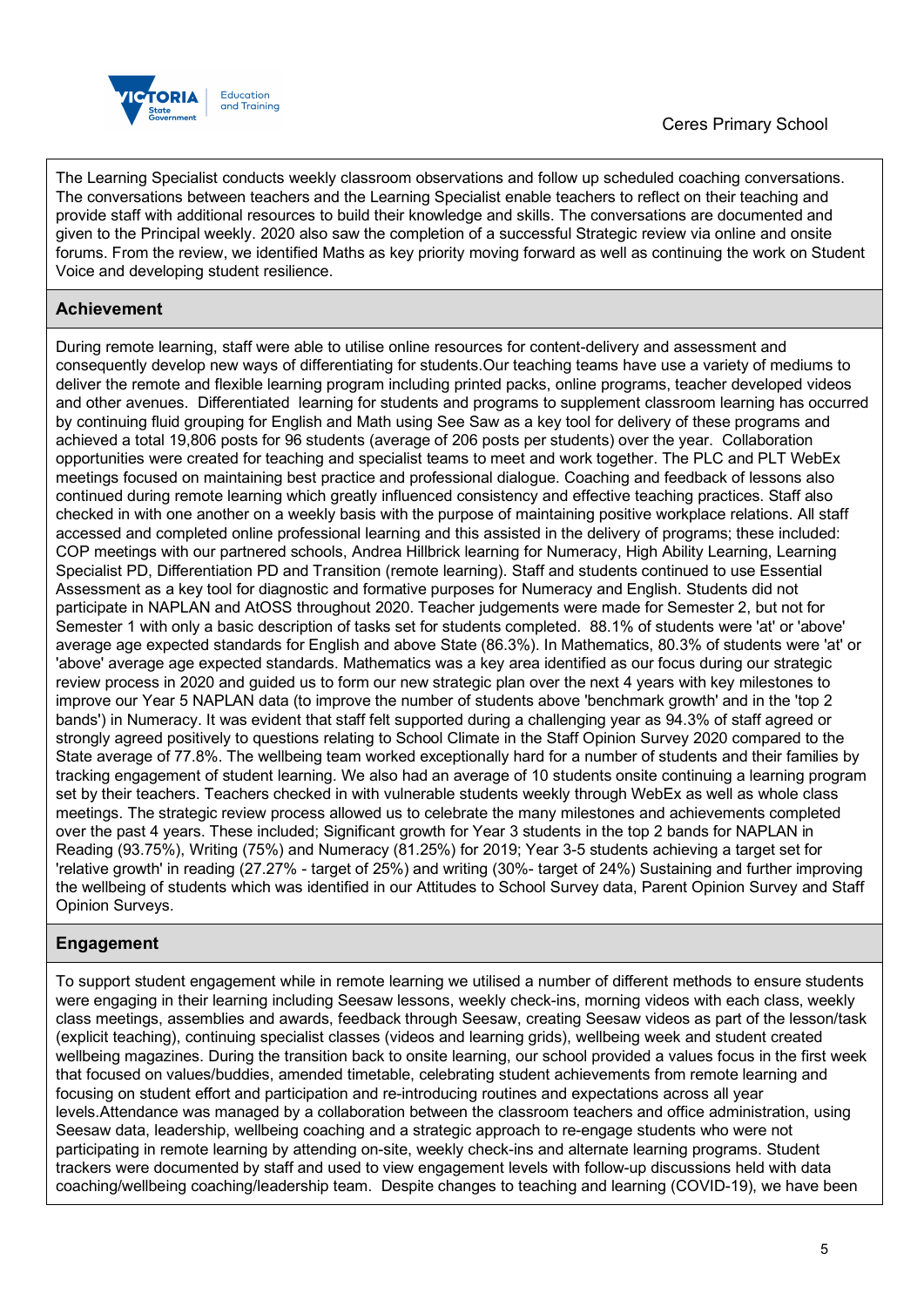

able to continue working towards achieving our goals for 2020. The attendance for 2020 was 92%. Unexplained absences fell again in 2020 down to 2.5% (from 5.5% the previous year). Despite COVID-19, attendance did improve this year although we will continue to highlight the importance of attendance in 2021. Staff CoP Professional Learning focused on the three components of Student Voice, the Four Quadrants of Student Aspirations. Collective efficacy was also developed and achieved by creating a CoP Webex space for collaboration between three schools, continuing CoP meetings via online methods and sharing of resources amongst all schools.

## **Wellbeing**

During remote learning, our school modified the delivery of health and wellbeing supports to students and their families by maintaining positive relationships via alternative methods. Students engaged in weekly Super 7 reflections via SeeSaw and had morning videos from their teachers. We held assemblies through SeeSaw, weekly class Webex sessions to check in with classes and sent home rewards to support families with positive reinforcement. Some students also continued to use a 'Solution Book' whilst engaging in remote learning to document any concerns or worries that they had. Staff continued to implement the Resilience Project in Values lessons and there was strong feedback to support the purpose of this during this time. At risk and vulnerable student were identified, monitored and checked in by their classroom teachers and Wellbeing Coordinator. During Wellbeing Week, students spent time off their device and engaged in structured wellbeing activities from a grid. Our JSC day went ahead during remote learning and the Grade 5 students organised appropriate activities for this day. As highlighted earlier, students were provided with a comprehensive learning program through SeeSaw and other means necessary during remote learning. Teachers delivered written and/or verbal feedback to students daily through SeeSaw and were available for parents via phone, email or Webex each day. Parents continued to receive contact details and information of external health providers; ie HeadSpace and LifeLine to assist themselves and/or their family if needed during this time. Upon return to school, some students received social stories to support the transition back to onsite learning. Transition for 2021 enrolments occurred online in Term 4 before moving onsite towards the end of Term 4. Social stories, phone calls and Kinder visits were arranged to make the transition to school as smooth as possible. The Attitudes to School Survey was not completed in 2020 however, we conducted a 'Resilience Survey' with students from F-6. Despite changes to teaching and learning (COVID-19), we have been able to continue working towards achieving our goals for 2020.

## **Financial performance and position**

A small deficit was expected which we were aware of but the deficit increased due to a long term staff member retiring at the end of 2020 and we did not take into account the long service leave. Due to COVID-19 Ceres Primary School did not have any extraordinary revenue or expenditure items. Due to COVID-19 we only had one fundraising initiative for the year. Under the locally raised funds this also included pre-paying their fees for 2021. The only additional Commonwealth funding received during the year were the Sporting Schools grants and the additional cleaning grants as part of the requirements with COVID-19.

> **For more detailed information regarding our school please visit our website at https://www.ceresps.vic.edu.au**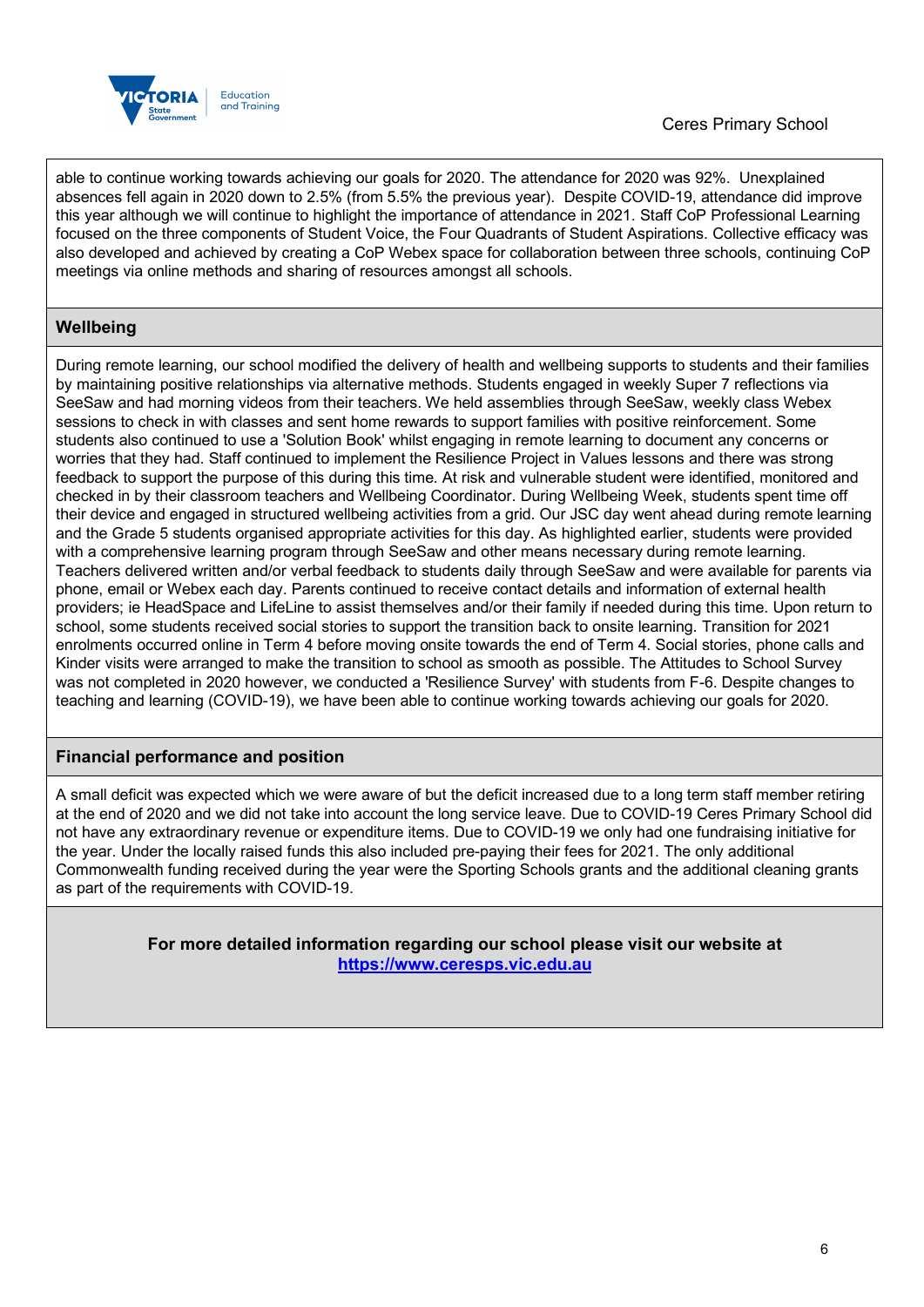

# **Performance Summary**

The Performance Summary for government schools provides an overview of how this school is contributing to the objectives of the Education State and how it compares to other Victorian Government schools.

All schools work in partnership with their school community to improve outcomes for children and young people. Sharing this information with parents and the wider school community helps to support community engagement in student learning, a key priority of the Framework for Improving Student Outcomes.

Refer to the 'How to read the Annual Report' section for help on how to interpret this report.

## SCHOOL PROFILE

### **Enrolment Profile**

A total of 96 students were enrolled at this school in 2020, 53 female and 43 male.

NDP percent of students had English as an additional language and 0 percent were Aboriginal or Torres Strait Islander.

### **Overall Socio-Economic Profile**

The overall school's socio-economic profile is based on the school's Student Family Occupation and Education index (SFOE) which takes into account parents' occupations and education.

Possible socio-economic band values are: Low, Low-Medium, Medium and High.

This school's socio-economic band value is: Low

### **Parent Satisfaction Summary**

The percent endorsement by parents on their school satisfaction level, as reported in the annual Parent Opinion Survey.

Percent endorsement indicates the percent of positive responses (agree or strongly agree) from parents who responded to the survey.



#### **School Staff Survey**

The percent endorsement by staff on School Climate, as reported in the annual School Staff Survey.

Percent endorsement indicates the percent of positive responses (agree or strongly agree) from staff who responded to the survey. Data is suppressed for schools with three or less respondents to the survey for confidentiality reasons.

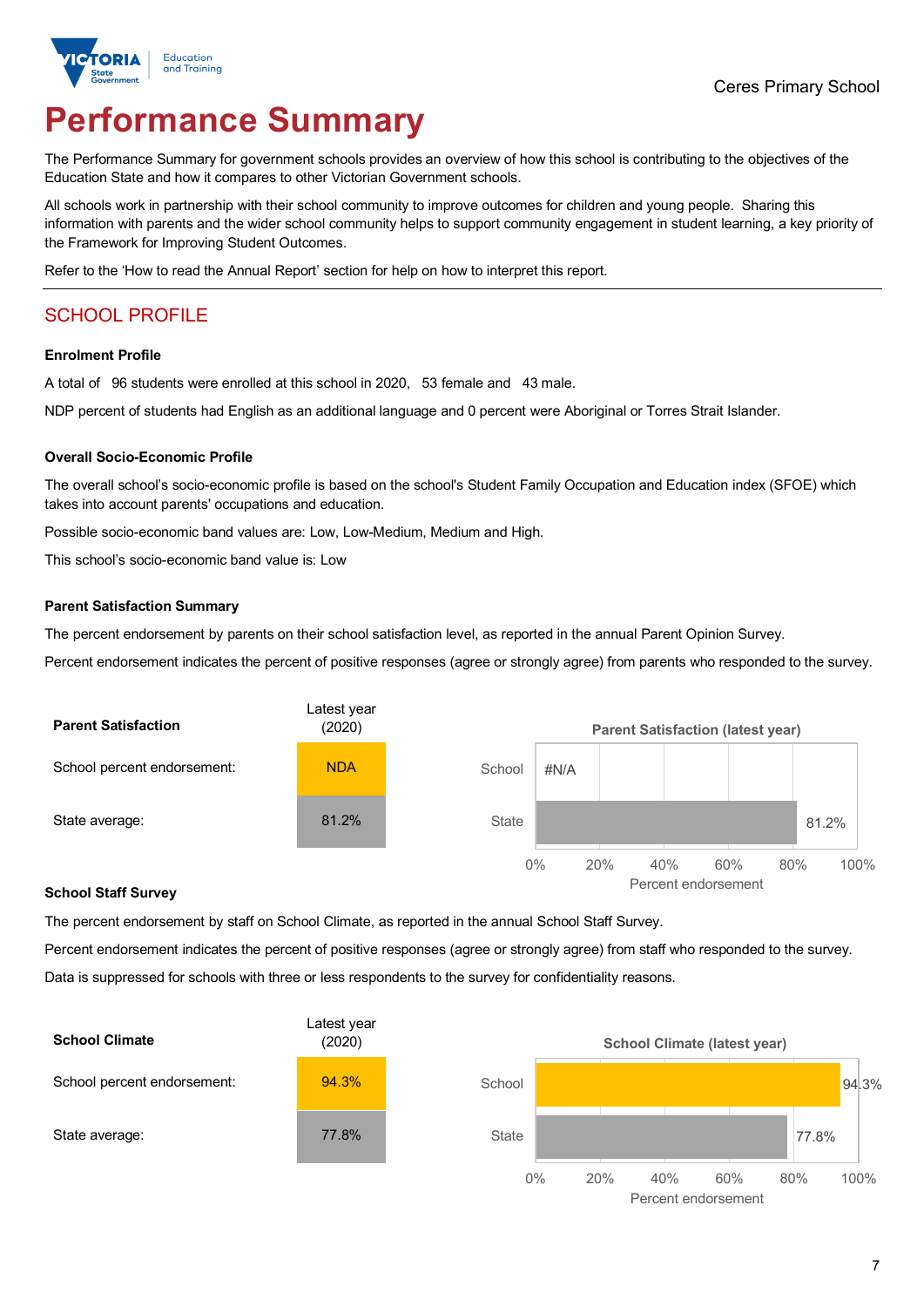

## ACHIEVEMENT

*Key: 'Similar Schools' are a group of Victorian government schools that are like this school, taking into account the*  school's socioeconomic background of students, the number of non-English speaking students and the size and *location of the school.*

### **Teacher Judgement of student achievement**

Percentage of students working at or above age expected standards in English and Mathematics.



### **NAPLAN**

NAPLAN tests were not conducted in 2020.

### **NAPLAN Learning Gain**

NAPLAN learning gain is determined by comparing a student's current year result to the results of all 'similar' Victorian students (i.e. students in all sectors in the same year level who had the same score two years prior).

NAPLAN tests were not conducted in 2020.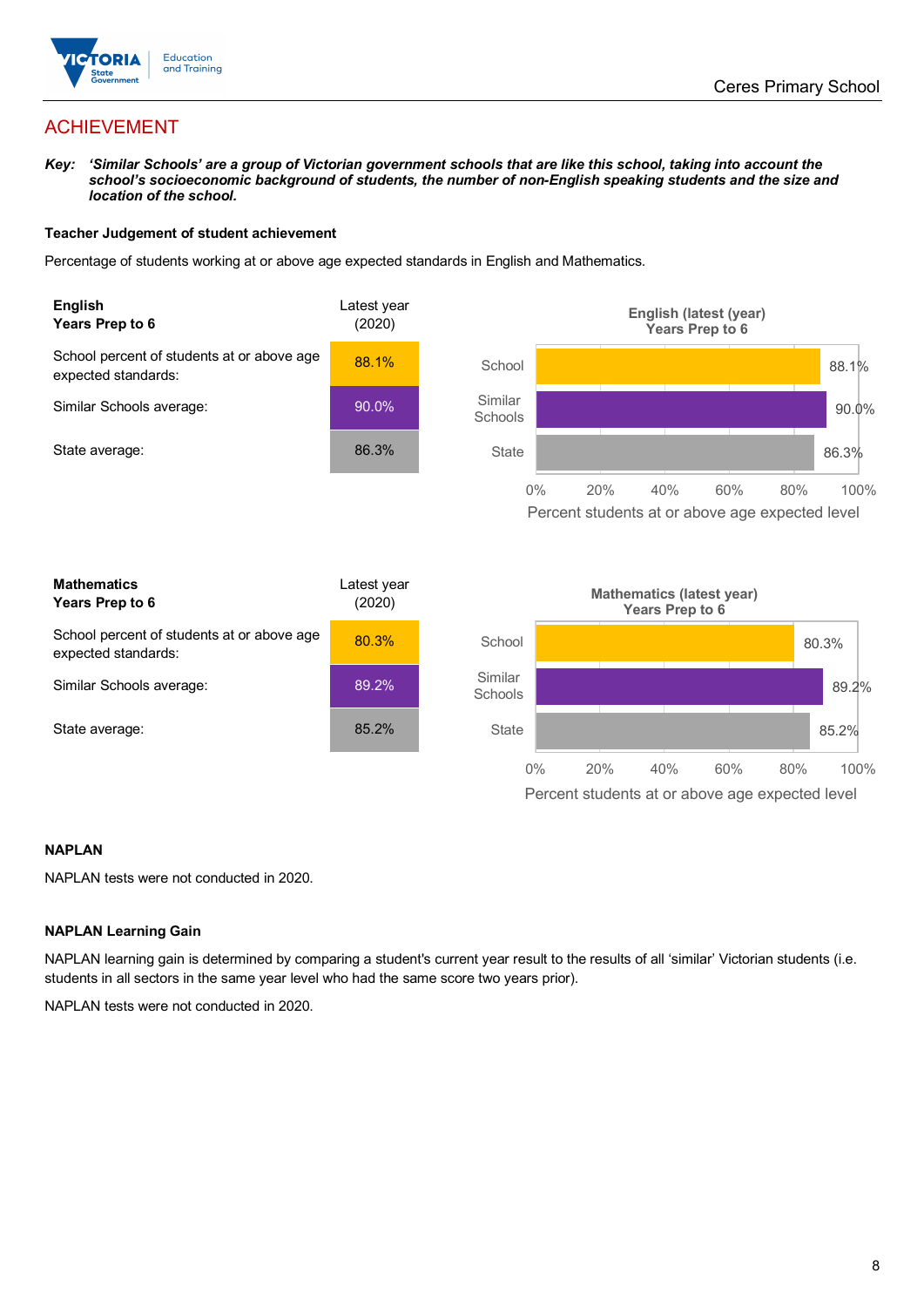

## ENGAGEMENT

*Key: 'Similar Schools' are a group of Victorian government schools that are like this school, taking into account the*  school's socioeconomic background of students, the number of non-English speaking students and the size and *location of the school.*

### **Average Number of Student Absence Days**

Absence from school can impact on students' learning. Common reasons for non-attendance include illness and extended family holidays. Absence and attendance data in 2020 may have been influenced by local processes and procedures adopted in response to remote and flexible learning.



### **Attendance Rate (latest year)**

|                                             | Prep | Year 1 | Year 2 | Year 3 | Year 4 | Year 5 | Year 6 |
|---------------------------------------------|------|--------|--------|--------|--------|--------|--------|
| Attendance Rate by year level<br>$(2020)$ : | 95%  | 93%    | 94%    | 91%    | 95%    | 94%    | 94%    |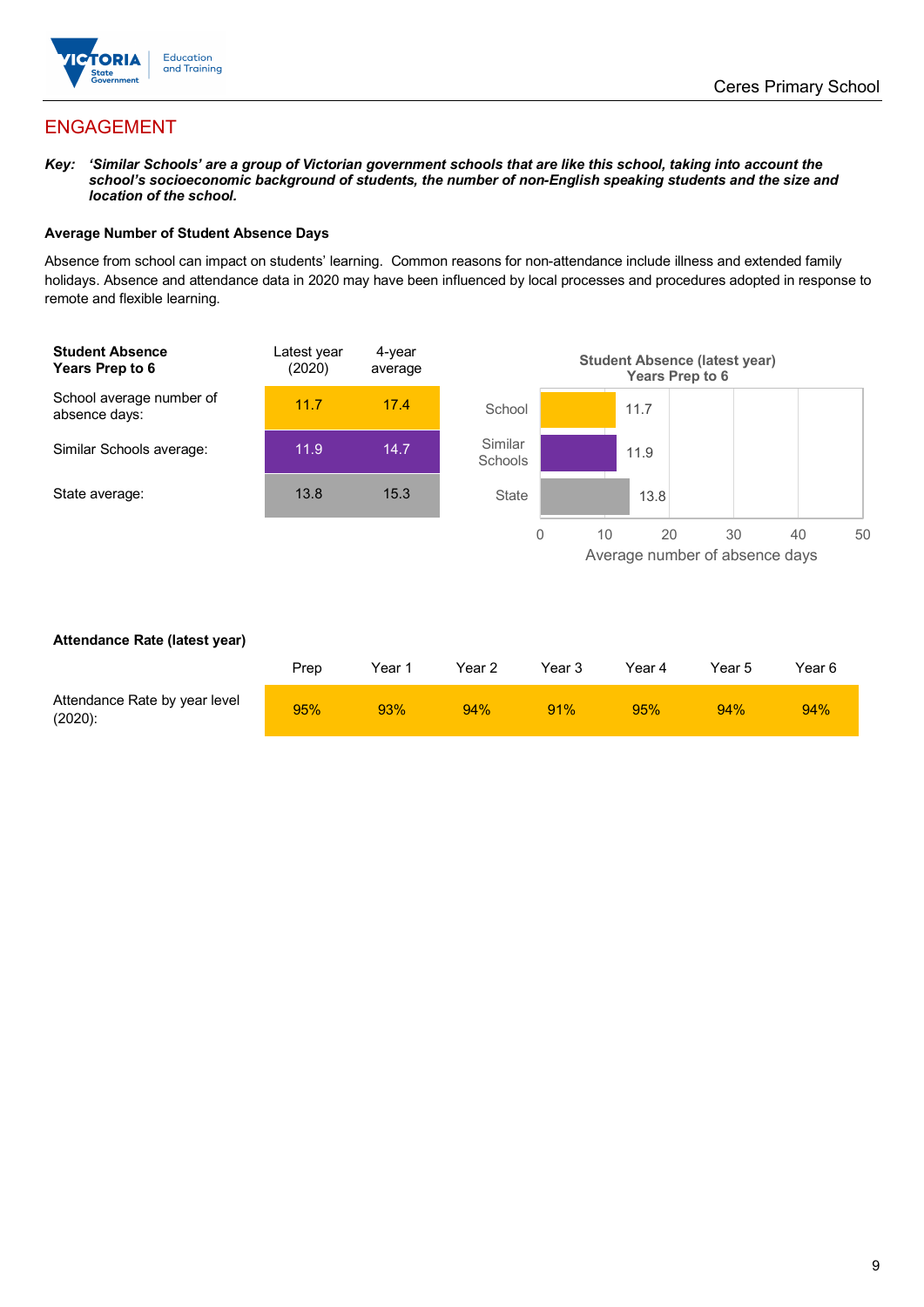

## WELLBEING

*Key: 'Similar Schools' are a group of Victorian government schools that are like this school, taking into account the school's socioeconomic background of students, the number of non-English speaking students and the size and location of the school.*

### **Student Attitudes to School – Sense of Connectedness**

The percent endorsement on Sense of Connectedness factor, as reported in the Attitudes to School Survey completed annually by Victorian Government school students, indicates the percent of positive responses (agree or strongly agree).

Schools who participated in the Student Attitudes to School survey in 2020 should refer to the advice provided regarding the consistency of their data.

| <b>Sense of Connectedness</b><br>Years 4 to 6 | Latest year<br>(2020) | 4-year<br>average |  |
|-----------------------------------------------|-----------------------|-------------------|--|
| School percent endorsement:                   | <b>NDA</b>            | 84.3%             |  |
| Similar Schools average:                      | <b>NDP</b>            | 78.1%             |  |
| State average:                                | 79.2%                 | 81.0%             |  |

*Due to lower participation rates and differences in collection methodology in 2020, data are often not comparable with previous years or within similar school groups. Care should be taken when interpreting these results.*



### **Student Attitudes to School – Management of Bullying**

The percent endorsement on Management of Bullying factor, as reported in the Attitudes to School Survey completed annually by Victorian Government school students, indicates the percent of positive responses (agree or strongly agree).

Schools who participated in the Student Attitudes to School survey in 2020 should refer to the advice provided regarding the consistency of their data.

| <b>Management of Bullying</b><br>Years 4 to 6 | Latest vear<br>(2020) | 4-year<br>average |  |
|-----------------------------------------------|-----------------------|-------------------|--|
| School percent endorsement:                   | <b>NDA</b>            | 86.8%             |  |
| Similar Schools average:                      | <b>NDP</b>            | 79.6%             |  |
| State average:                                | 78.0%                 | 80.4%             |  |

*Due to lower participation rates and differences in collection methodology in 2020, data are often not comparable with previous years or within similar school groups. Care should be taken when interpreting these results.*

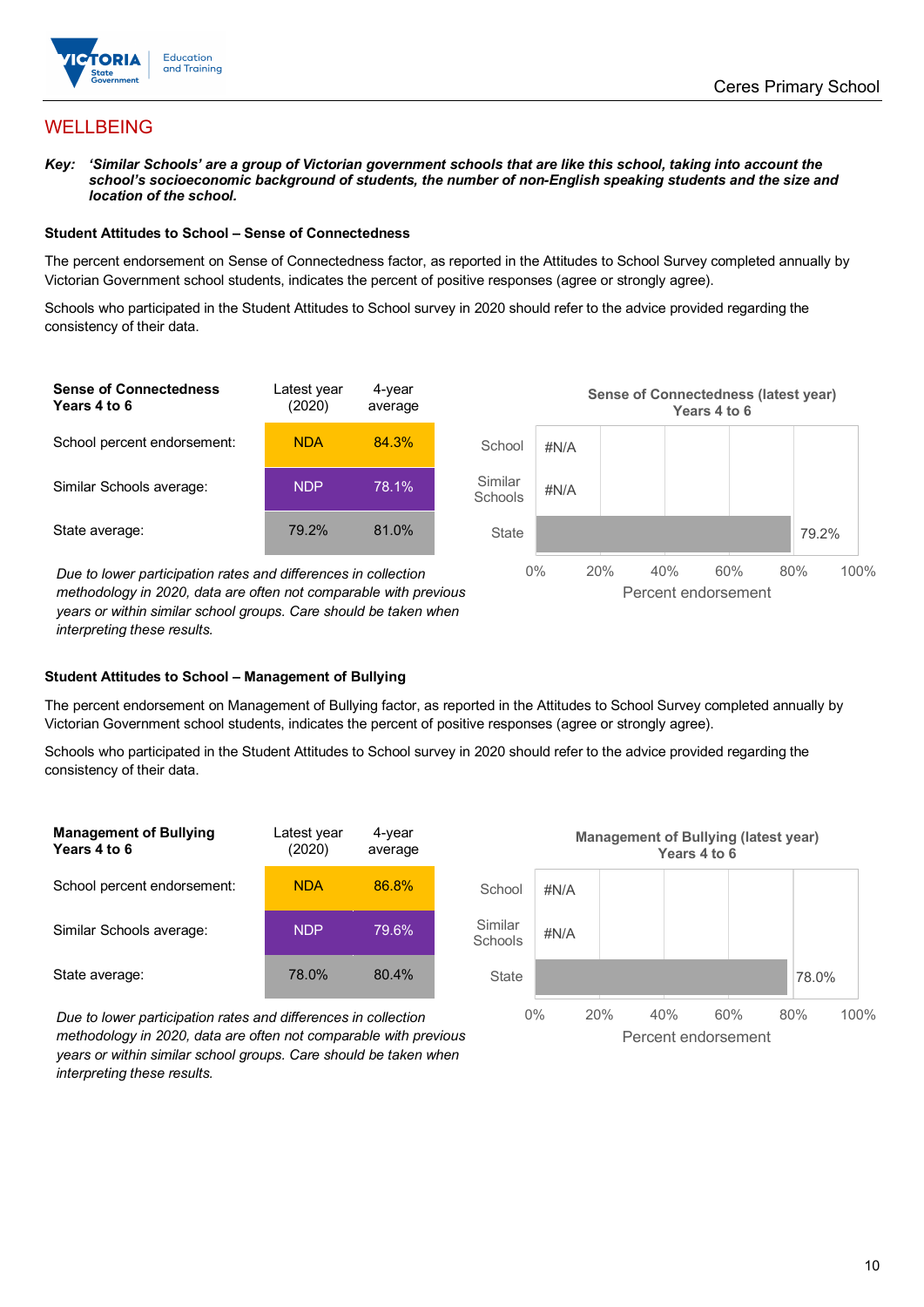

# **Financial Performance and Position**

FINANCIAL PERFORMANCE - OPERATING STATEMENT SUMMARY FOR THE YEAR ENDING 31 DECEMBER, 2020

| <b>Revenue</b>                  | <b>Actual</b> |
|---------------------------------|---------------|
| <b>Student Resource Package</b> | \$918,878     |
| Government Provided DET Grants  | \$132,037     |
| Government Grants Commonwealth  | \$5,700       |
| Government Grants State         | <b>NDA</b>    |
| Revenue Other                   | \$741         |
| <b>Locally Raised Funds</b>     | \$44,339      |
| <b>Capital Grants</b>           | <b>NDA</b>    |
| <b>Total Operating Revenue</b>  | \$1,101,695   |

| Equity <sup>1</sup>                                 | <b>Actual</b> |
|-----------------------------------------------------|---------------|
| Equity (Social Disadvantage)                        | \$5,023       |
| Equity (Catch Up)                                   | <b>NDA</b>    |
| <b>Transition Funding</b>                           | <b>NDA</b>    |
| Equity (Social Disadvantage - Extraordinary Growth) | <b>NDA</b>    |
| <b>Equity Total</b>                                 | \$5.023       |

| <b>Expenditure</b>                    | <b>Actual</b> |
|---------------------------------------|---------------|
| Student Resource Package <sup>2</sup> | \$950,075     |
| Adjustments                           | <b>NDA</b>    |
| <b>Books &amp; Publications</b>       | <b>NDA</b>    |
| Camps/Excursions/Activities           | \$13,460      |
| <b>Communication Costs</b>            | \$1,781       |
| Consumables                           | \$23,839      |
| Miscellaneous Expense <sup>3</sup>    | \$13,248      |
| <b>Professional Development</b>       | \$10,408      |
| Equipment/Maintenance/Hire            | \$21,222      |
| <b>Property Services</b>              | \$33,733      |
| Salaries & Allowances <sup>4</sup>    | \$11,653      |
| <b>Support Services</b>               | \$5,016       |
| Trading & Fundraising                 | \$10,573      |
| Motor Vehicle Expenses                | <b>NDA</b>    |
| Travel & Subsistence                  | <b>NDA</b>    |
| <b>Utilities</b>                      | \$17,706      |
| <b>Total Operating Expenditure</b>    | \$1,112,712   |
| <b>Net Operating Surplus/-Deficit</b> | <b>NDA</b>    |
| <b>Asset Acquisitions</b>             | <b>NDA</b>    |

(1) The equity funding reported above is a subset of the overall revenue reported by the school.

(2) Student Resource Package Expenditure figures are as of 01 Mar 2021 and are subject to change during the reconciliation process.

(3) Miscellaneous Expenses include bank charges, administration expenses, insurance and taxation charges.

(4) Salaries and Allowances refers to school-level payroll.